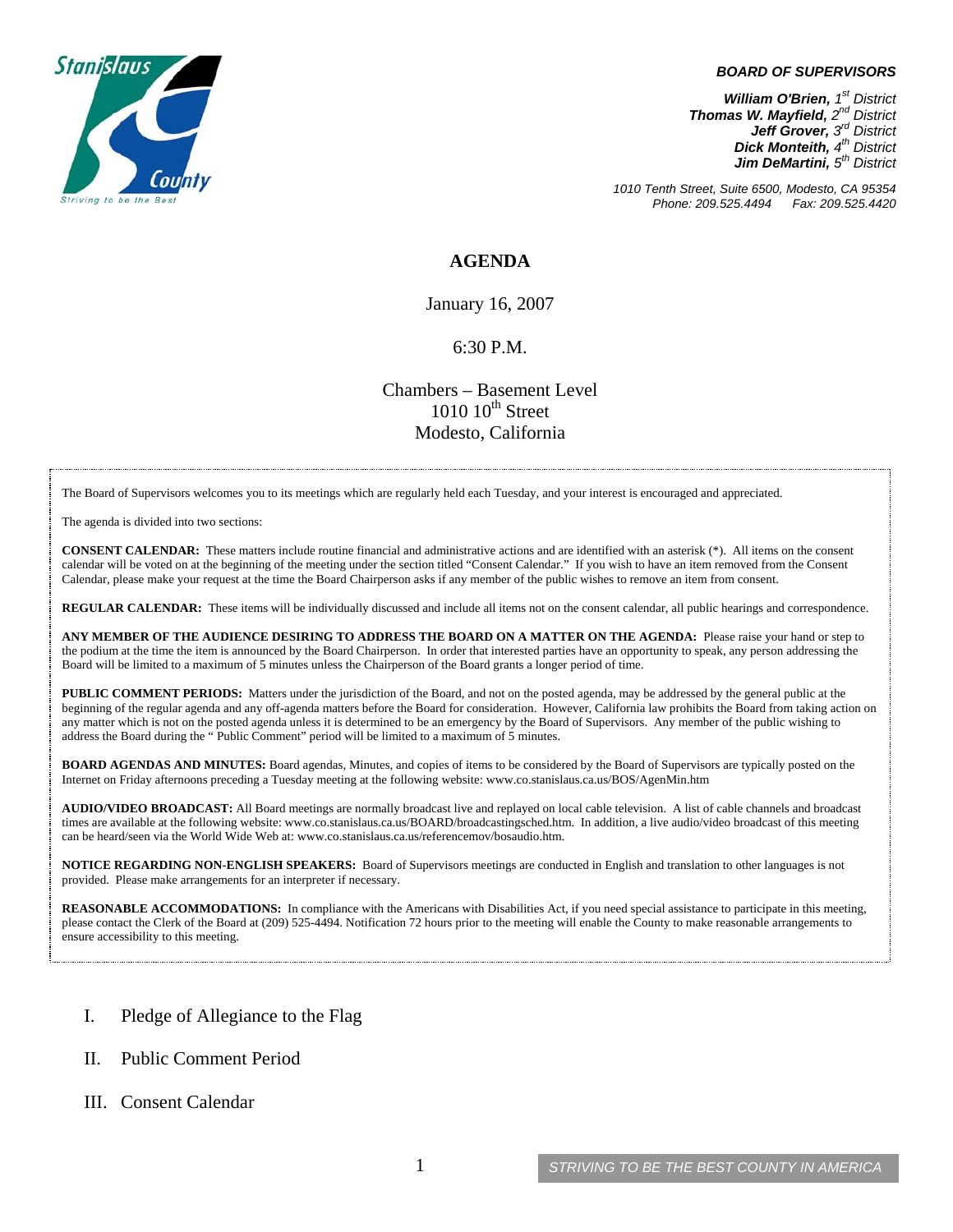# IV. Agenda Items

- A. Miscellaneous
- \* 1. Approval of the Minutes for January 9, 2007 ([View Item](http://www.co.stanislaus.ca.us/BOS/MINUTES/2007/min01-09-07.pdf))
- \* 2. Approval and Adoption of the Amendments to the Stanislaus County Conflict of Interest Code ([View Item](http://www.co.stanislaus.ca.us/BOS/Agenda/2007/20070116/A02.pdf))
- \* 3. Approval of the 2007 Stanislaus County Board of Supervisors Committee Assignments ([View Item](http://www.co.stanislaus.ca.us/BOS/Agenda/2007/20070116/A03.pdf))
- \* 4. Approval to Proclaim February 1, 2007 as Earned Income Tax Credit Day in Stanislaus County ([View Item](http://www.co.stanislaus.ca.us/BOS/Agenda/2007/20070116/A04.pdf))
- \* 5. Approval of Requests for Use of the Courthouse Lawn from the:
	- a. Carole Sund/Carrington Memorial Reward Foundation for the Vigil of Hope on Saturday, March 10, 2007 ([View Item](http://www.co.stanislaus.ca.us/BOS/Agenda/2007/20070116/A05a.pdf))
	- b. City of Modesto for the Annual Family Cycling Festival Event on Saturday, May 19, 2007 ([View Item](http://www.co.stanislaus.ca.us/BOS/Agenda/2007/20070116/A05b.pdf))
- \* 6. Approval to Accept the Resignation of Michael Perez from the Stanislaus County Community Health Center Board ([View Item](http://www.co.stanislaus.ca.us/BOS/Agenda/2007/20070116/A06.pdf))
- \* 7. Approval of the Reappointments of Rick Fritzemeier, Ross Briles, Gabe Juarez, Tom Norquist, Leticia Ruano and Paul Vantress, and the Appointments of Greg Adams, Alexandra Queen and Joe Duran to, and the Removal of Parrish Childs, Ashley Garcia, Elizabeth Habib-Sakuma and James Merriam from the Youth Advisory Council of the Stanislaus Economic Development and Workforce Alliance ([View Item](http://www.co.stanislaus.ca.us/BOS/Agenda/2007/20070116/A07.pdf))
- B. Chief Executive Office
- \* 1. Approval to Adopt the Recommendations of the Nuisance Abatement Hearing Board (Environmental Resources) Regarding the following Properties:
	- a. 1501 Crawford Road, Modesto, CA, CE No. 06-669 ([View Item](http://www.co.stanislaus.ca.us/BOS/Agenda/2007/20070116/B01a.pdf))
	- b. 805 River Road, Modesto, CA, CE No. 05-2686 ([View Item](http://www.co.stanislaus.ca.us/BOS/Agenda/2007/20070116/B01b.pdf))
	- c. 120 Barozzi Avenue, Modesto, CA, CE No. 06-271 ([View Item](http://www.co.stanislaus.ca.us/BOS/Agenda/2007/20070116/B01c.pdf))
	- d. 5348 Avenue D, Modesto, CA, CE No. 06-457 ([View Item](http://www.co.stanislaus.ca.us/BOS/Agenda/2007/20070116/B01d.pdf))
	- e. 1949 Crows Landing Road, Modesto, CA, CE No. 06-642 ([View Item](http://www.co.stanislaus.ca.us/BOS/Agenda/2007/20070116/B01e.pdf))
- \* 2. Approval of Annual Equal Rights/Non-Discrimination Commitment Statement Chief Executive Office ([View Item](http://www.co.stanislaus.ca.us/BOS/Agenda/2007/20070116/B02.pdf))
- \* 3. Approval of Funding to Complete Engineering Services for the 12th Street Office Building Condominium Project – Chief Executive Office ([View Item](http://www.co.stanislaus.ca.us/BOS/Agenda/2007/20070116/B03.pdf))
	- 4. Approval of the Resolution Authorizing the Issuance of Stanislaus County Refunding Certificates of Participation, Series A of 2007; and Related Agreements for Execution of the Refunding and Professional Services – Chief Executive Office ([View Item](http://www.co.stanislaus.ca.us/BOS/Agenda/2007/20070116/B04.pdf))
- C. Department of Public Works
- D. Department of Planning and Community Development
- E. County Counsel